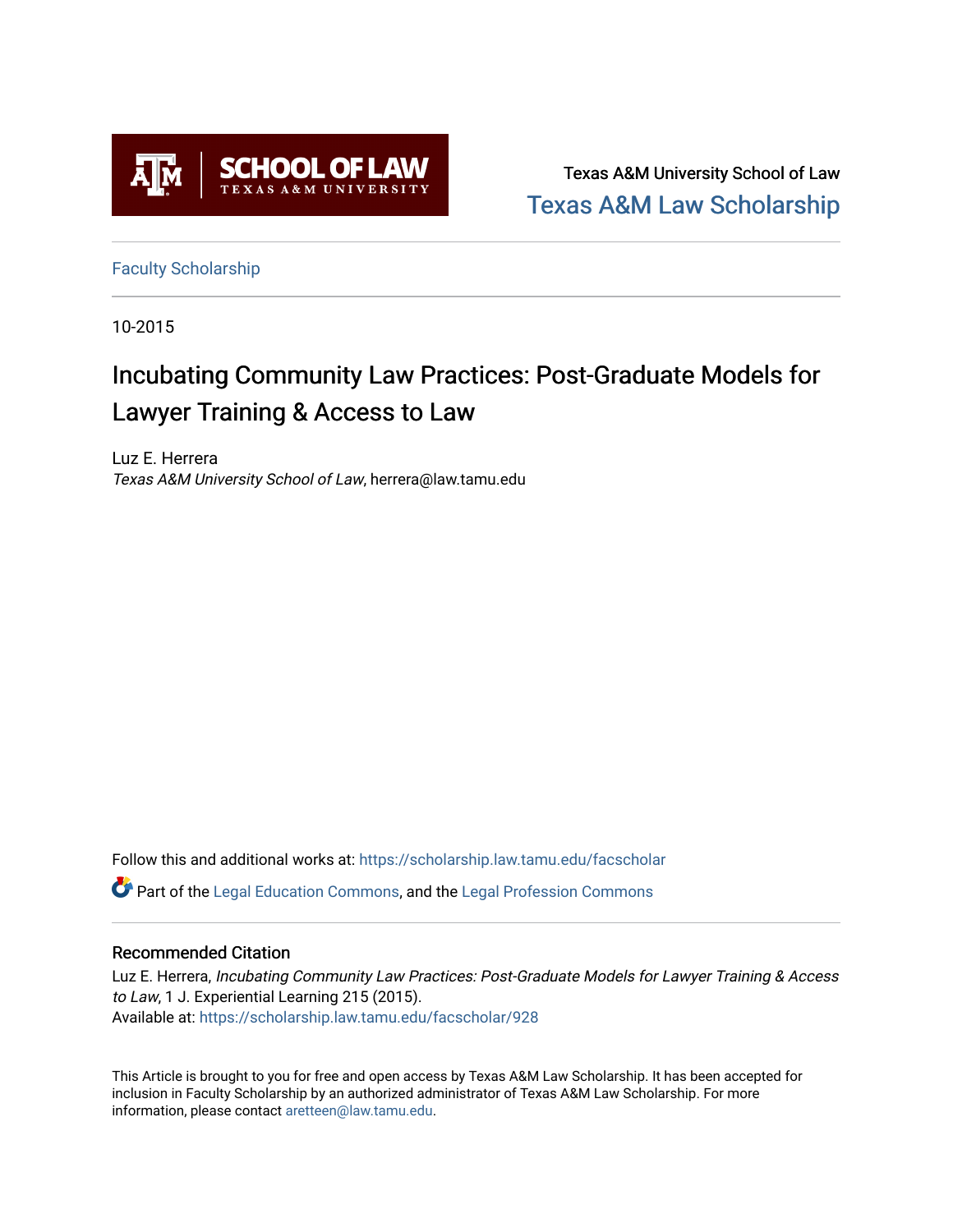## INCUBATING COMMUNITY LAW PRACTICES: POST-GRADUATE MODELS FOR LAWYER TRAINING & ACCESS TO LAW

## LUZ E. HERRERA\*

While the greatest number of lawyers practice in solo and small firms, law schools do not devote sufficient resources to preparing law students for the opportunities and challenges that these types of law firms present. The recent economic recession has highlighted the need to better train lawyers to launch law practices right out of law school. However, experienced lawyers, law professors and state bar policy makers worry that individuals who start their own practices are not sufficiently trained to practice and could irreparably harm a client. Many new lawyers share that concern but also worry about the financial instability that comes with starting a business.

A handful of U.S. law schools and bar associations are addressing the need for new lawyer training as an opportunity to also build legal service delivery models that address the needs of low and modest income individuals who need lawyers. Law schools have launched post-graduate programs that ask lawyer participants to provide free and reduced rate legal services to underserved populations in exchange for subject matter training and support for their law businesses during their start-up phase. This article describes post-graduate incubator programs, specifically lawyer incubators, that promote access to justice and offers recommendations for best practices in designing such programs.

## A.

## ACCESS TO LAWYERS

Media outlets, blogs and even dissenting legal educators have effectively conveyed the message that our country has too many lawyers. This assertion of an overpopulation of lawyers is perplexing, since there are millions of individuals who forego legal claims or who struggle through self-representation because they cannot find and access lawyers to help them. A national survey on civil legal services needs released by the ABA in 1994 found that financial status is a

<sup>\*</sup> Luz Herrera is the Assistant Dean for Clinical Education, Experiential Learning, and Public Service at the UCLA School of Law.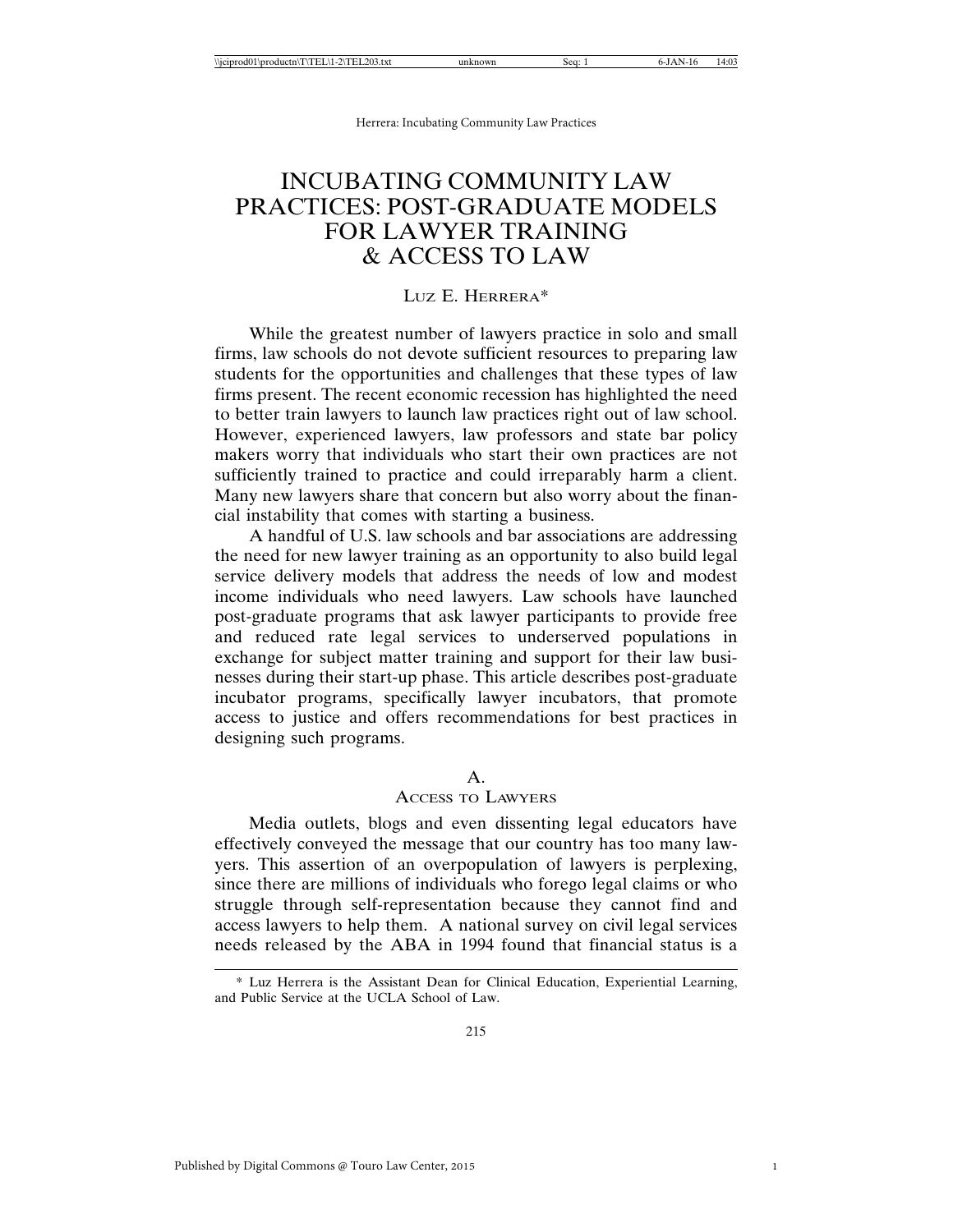factor that impacts on whether or not individuals seek civil legal assistance.1 Sixty-one percent of moderate-income households stated they did not seek assistance because the situation they were experiencing did not warrant intervention by a lawyer.2 Seventy-one percent of low-income households said they did not access the civil justice system to address their legal problems as a result of cost or a belief that the civil justice system would not help.3 Subsequent court surveys reveal that cost of legal services is not the only factor contributing to the rise of self-represented litigants but most report a high number of poor or near poor individuals accessing those services.4

Courts have responded to this need and preference for self-representation.5 The Civil Justice Infrastructure Mapping Project of the American Bar Foundation found that every state in the U.S. has information online to help self-represented litigants and 98 percent of states have a selection of legal forms on those websites.<sup>6</sup> Further, more than 70 percent of states have at least one court-based self-help center that offers members of the public information and assistance to help them represent themselves.<sup>7</sup> The growing resources for legal services consumers provide options that are less costly than lawyers to sophisticated legal services consumers. Yet, these self-help resources are not always sufficient for individuals who face language barriers,

2 NATIONAL CENTER FOR STATE COURTS, *How the Public Views the State Courts: A 1999 National Study (1999), available at* http://www.ncsc.org/~/media/files/pdf/topics/gen der%20and%20racial%20fairness/publicviewcrtspub.ashx (survey respondents said they did not respond to the civil justice system because "the situation was not really a problem, that they could handle it on their own, and that a lawyer's involvement would not help"). *See also* Margaret Martin Barry, *Accessing Justice: Are Pro Se Clinics A Reasonable Response to the Lack of Pro Bono Legal Services and Should Law School Clinics Conduct Them?*, 67 FORDHAM L. REV. 1879, 1883-84 (1999).

3 Legal Needs, *supra* note 1.

4 John M. Greacen, *Self Represented Litigants and Court and Legal Services Responses to Their Needs: What We Know*, 2-5 (July 20, 2002) *available at* http://www.courts.ca.gov/ partners/documents/SRLwhatweknow.pdf (citing studies where majority of users earn incomes that classify them as poor or near poor); *but see* Swank, *infra* note 8, at 378-79.

5 See Swank, *infra* note 8, at 376-378. *See also* Bonnie Rose Hough, *Description of California Court's Programs for Self- Represented Litigants* (2003), *available at* http:// www.courts.ca.gov/partners/documents/harvard.pdf (summarizing data on the rise of pro se litigants in California's family law courts).

6 Rebecca L. Sandefur, *Access Across America: First Report of the Civil Justice Infrastructure Mapping Project, 12*, ABA CIVIL INFRASTRUCTURE MAPPING PROJECT (October 2011).

7 *Id*. Additionally, 59 percent of states have courthouses with computer terminals to assist self-represented litigants. These computers use software to that explains how to respond to a claim.

<sup>1</sup> AM. BAR ASS'N, *Consortium on Legal Services and the Public, Legal Needs and Civil Justice: A Survey of Americans, Mayor Findings from the Comprehensive Legal Needs Study* (1994) (hereinafter Legal Needs), *available at* http://www.americanbar.org/content/ dam/aba/migrated/legalservices/downloads/sclaid/legalneedstudy.authcheckdam.pdf.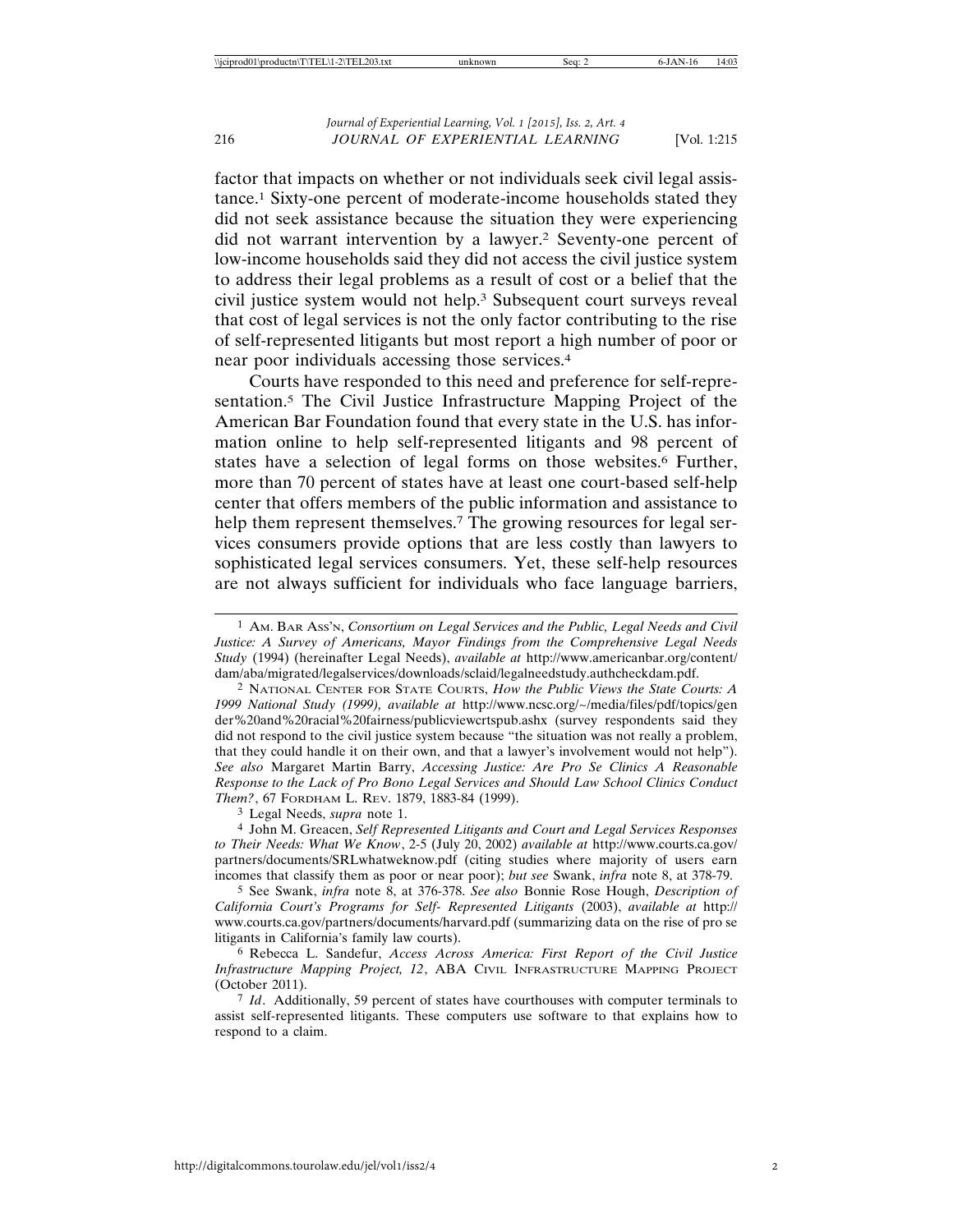suffer through emotional trauma or quite simply are not sophisticated enough to overcome confusing procedural issues.8 When legal services consumers encounter these obstacles, many seek affordable nonlawyer options for assistance. There are a number of lay assistants and paraprofessionals, such as those accredited to represent individuals in state and federal agency proceedings, able to competently address some of the eligible populations' legal needs. However, many legal issues faced by low-income individuals, often made more complex due to their financial reality, require attorney representation.

The Legal Services Corporation (LSC) reported that in 2014, 63.4 million Americans were eligible for their services.<sup>9</sup> In that year, 4,318 attorneys employed by LSC-funded organization assisted 757,350 clients.10 Since 1991, less than one percent of all lawyers in the country have worked as public defenders or in legal aid offices.<sup>11</sup> Like government lawyers, public defenders and legal aid lawyers are restricted to representing clients who fit the parameters imposed by government or program regulations.12 While not all individuals eligible for legal services need lawyers, there is significantly more demand for free legal services from the eligible population than what LSC-funded organizations can provide.13 Answering the question about the value and rele-

9 *See* LEGAL SERVICES CORPORATION, *2014 LSC By The Numbers: The Data Underlying Legal Aid Programs 1, 23*, *available at* http://www.lsc.gov/media-center/publica tions/2014-lsc-numbers.

10 *Id.*

11 ABA MKT RESEARCH DEP'T, LAWYER DEMOGRAPHICS (2015) (hereinafter Lawyer Demographics) *available at* http://www.americanbar.org/content/dam/aba/administrative/ market\_research/lawyer-demographics-tables-2015.authcheckdam.pdf. Sources that fund the provision of legal aid are so scarce that lawyers are finding it more difficult to find or stay in jobs that facilitate free or affordable legal services. *See Legal Aid Association of California Shaping the Future of Justice: Effective Recruitment and Retention of Civil Legal Aid Attorneys in California* (April 2010), *available at* http://legalaidresearch.org/pub/1672/ recruitment-retention-civil-legal-aid-attorneys-california/ (discussing the retention problem for legal aid organizations in California).

12 For a detailed discussion of some of the principal restrictions on federally funded programs, see Alan W. Houseman, *Restrictions by Funders and the Ethical Practice of Law*, 67 FORDHAM L. REV. 2187, 2189-90 (1999). While some restrictions have been softened recently, the population eligible for free services has also grown.

13 *See also* Rebecca Sandefur, ACCESSING JUSTICE IN THE CONTEMPORARY USA: FINDINGS FROM THE COMMUNITY NEEDS AND SERVICES STUDY 3, AMERICAN BAR

<sup>8</sup> *See* Drew A. Swank, *In Defense of Rules and Roles: The Need to Curb Extreme Forms of Per Se Assistance and Accommodation in Litigation*, 54 AM. U. L. REV. 1537, 1554-1558 (2005) (discussing the limitations of the resources for self-represented litigants). *See also* Rebecca Sandefur, *The Impact of Counsel, An Analysis of Empirical Evidence*, 9 SEATTLE J. FOR SOC. JUST. 51, 62-71 (2010) (summarizing studies showing that individuals represented by lawyers are more likely to win than those who represent themselves). *See also* D. James Greiner and Cassandra Wolos Pattanayak, *Randomized Evaluation in Legal Assistance: What Difference Does Representation (Offer and Actual Use) Make?,* 121 YALE L.J. 2118 (2012).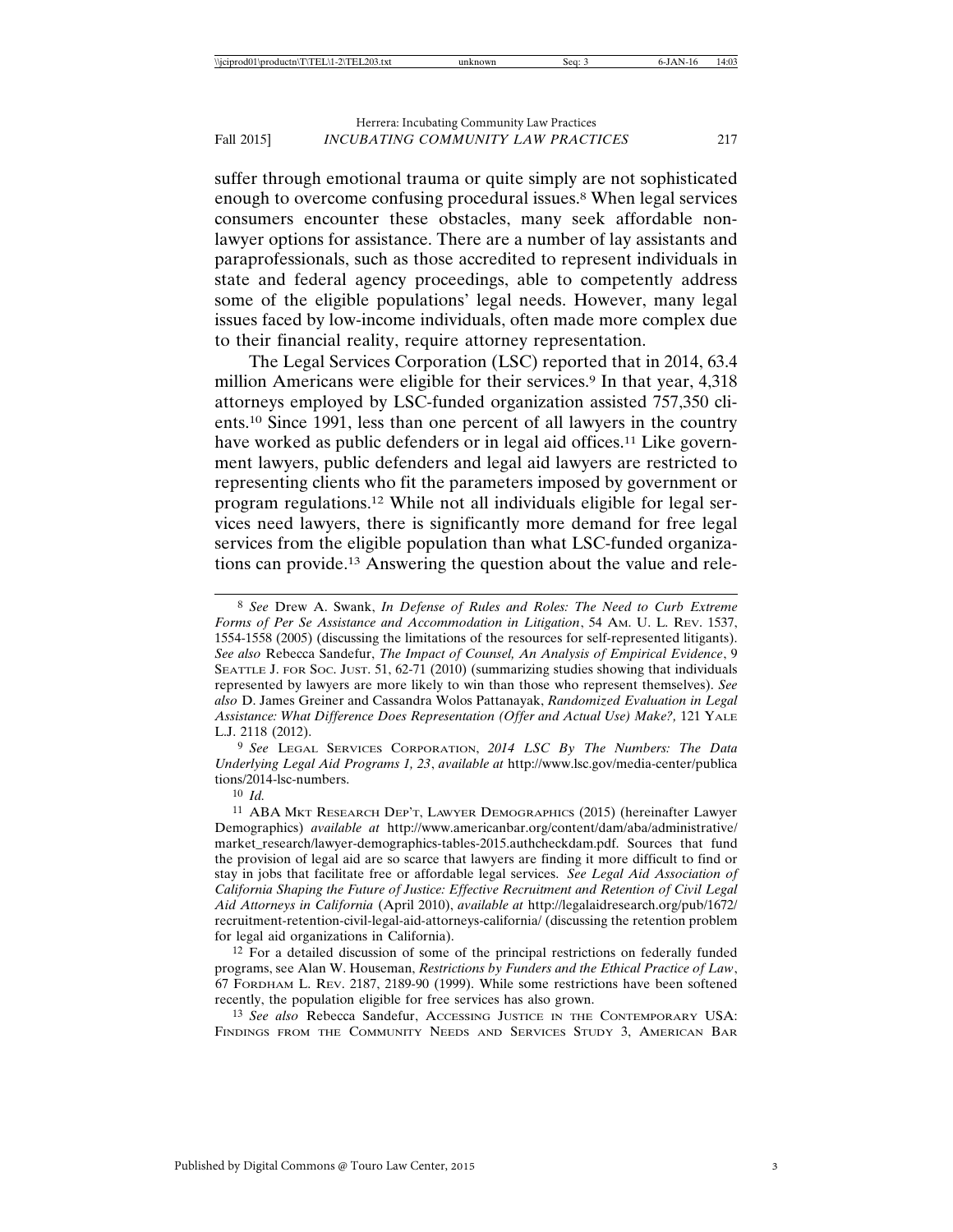vancy of legal education, therefore, requires a better understanding about who has access to lawyers in this country.

Historically, most attorneys in the United States have created their own jobs by establishing solo and small law firms. The latest ABA market research indicates that about three-fourths of all attorneys work in private practice.14 Of those attorneys, 49% identify themselves as solo practitioners and approximately 14% work in law offices with five or fewer lawyers.15 Attorney demographics confirm that the majority of lawyers in private practice are self-employed but despite this reality few law graduates enter the profession understanding the opportunities and challenges of starting their own law firms.

The idea for post-graduate training of lawyers to serve individuals who do not have access to lawyers is not new. Clinical education and various post-graduate fellowship programs were established as early as the 1970s to help address the needs of the poor. Many attorney incubator programs also serve the same client base that is income eligible, but perhaps not service eligible, for legal aid services. However, participants in these programs are also trained and exposed to business practices that help them generate their income. These post-graduate programs focus on mentoring and training lawyers on business basics that facilitate the creation of sustainable business models. Incubator programs and post graduate residences are law schools' expression of their commitment to the career development of their graduates.

Lawyer incubators borrow the idea of entrepreneurial development from the business community. Business incubators have existed for decades but they did not formally become recognized in the legal profession until the early part of the 21st century. Lawyer incubators acknowledge that attorneys run law businesses. Like all business owners, lawyers who run their own law firms have a lot to gain from programs that support their entrepreneurial development. Law school teaches individuals how to think like lawyers but there are few law school courses focused on how to run a law firm as a business. A 2006 survey of U.S. law schools reveals that less than half of law schools

FOUNDATION (2014) (discussing that many individuals do not naturally recognize their problems as legal even if resolution can be found in the law).

<sup>&</sup>lt;sup>14</sup> The American Bar Foundation published THE LAWYER STATISTICAL REPORTS in 2012, 2004, and 1994. The reports respectively report that in 2005, 75% of all lawyers worked in private practice. Those figures were 75% in 2000 and 73% in 1991. The corresponding 1985 report also reports that 68% of all lawyers were in private practice in 1980*. See* LAWYER DEMOGRAPHICS, *supra* note 11.

<sup>15</sup> *Id.*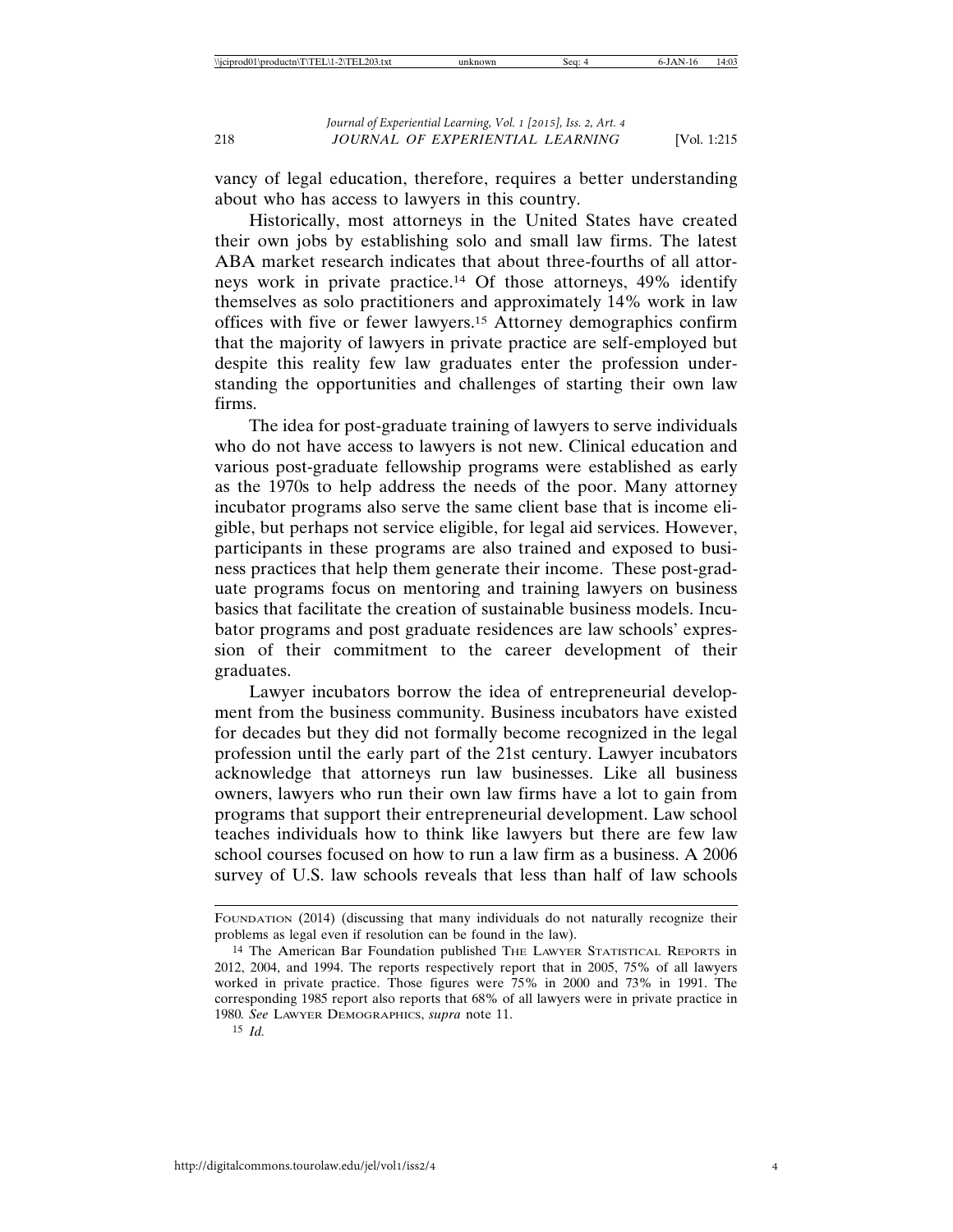offered law practice management classes in their curriculum.16 The classes that exist are seen as appendices to core classes that explore substantive legal principals since they have small enrollments and are taught primarily by adjunct faculty.17 Since understanding the business of law is not a central part of a legal education, lawyers graduate with a lack of training in business basics that are instrumental to lawyers with solo and small law firms. These skills are important to impart even for new lawyers involved in residency programs since these programs usually only provide support in the form of small salaries or stipends, for one or two years.

The post-graduate residency programs, like attorney incubators, are focused on training lawyers while increasing pro bono and lowbono legal services. Post-graduate residency programs are primarily modeled on residencies in the medical context. Law school graduates receive small stipends for their participation in a teaching law firm where they benefit from supervised training.

As the future of the legal profession takes a new path post the Great Recession, most anticipate fewer jobs in traditional sectors for lawyers.18 The most consistent and largest opportunity to make a living for many lawyers will be self-employment. Law schools that understand this reality are taking steps to provide direction to their students and alumni about how to create viable law practices.

#### B.

## LAW SCHOOLS AS COMMUNITY LAW PRACTICE INCUBATORS

Most law students do not see themselves as entrepreneurs or anticipate becoming small business owners. When they become lawyers, they generally lack a roadmap on how to use their professional training to generate their own salaries. In addition to helping law students think about creating their own businesses, law schools can offer

<sup>16</sup> A.B.A. STANDING COMM. ON PROFESSIONALISM, REPORT ON A SURVEY OF LAW SCHOOL PROFESSIONALISM PROGRAMS 38 (2006) *available at* http://www.abanet.org/cpr/ reports/ LawSchool\_ProfSurvey.pdf.

<sup>17</sup> William Hornsby, *Challenging the Academy to a Dual (Perspective): The Need to Embrace Lawyering for Personal Legal Services*, 70 MD. L. REV. 420 (2011).

<sup>18</sup> William D. Henderson & Rachel M. Zahorsky, *Law Job Stagnation May Have Started Before the Recession—And It May Be a Sign of Lasting Change*, ABA JOURNAL (July 1, 2011) *available at* http://www.abajournal.com/magazine/article/paradigm\_shift (reexamining some long- standing assumptions about lawyers and the clients they serve within the context of the demands of a rapidly globalizing world); *see also* Maulik Shah, *The Legal Education Bubble: How Law Schools Should Respond to Changes in the Legal Market*, 23 GEO. J. LEGAL ETHICS 843, 845–52 (2010) (discussing how the legal market was impacted by the Great Recession).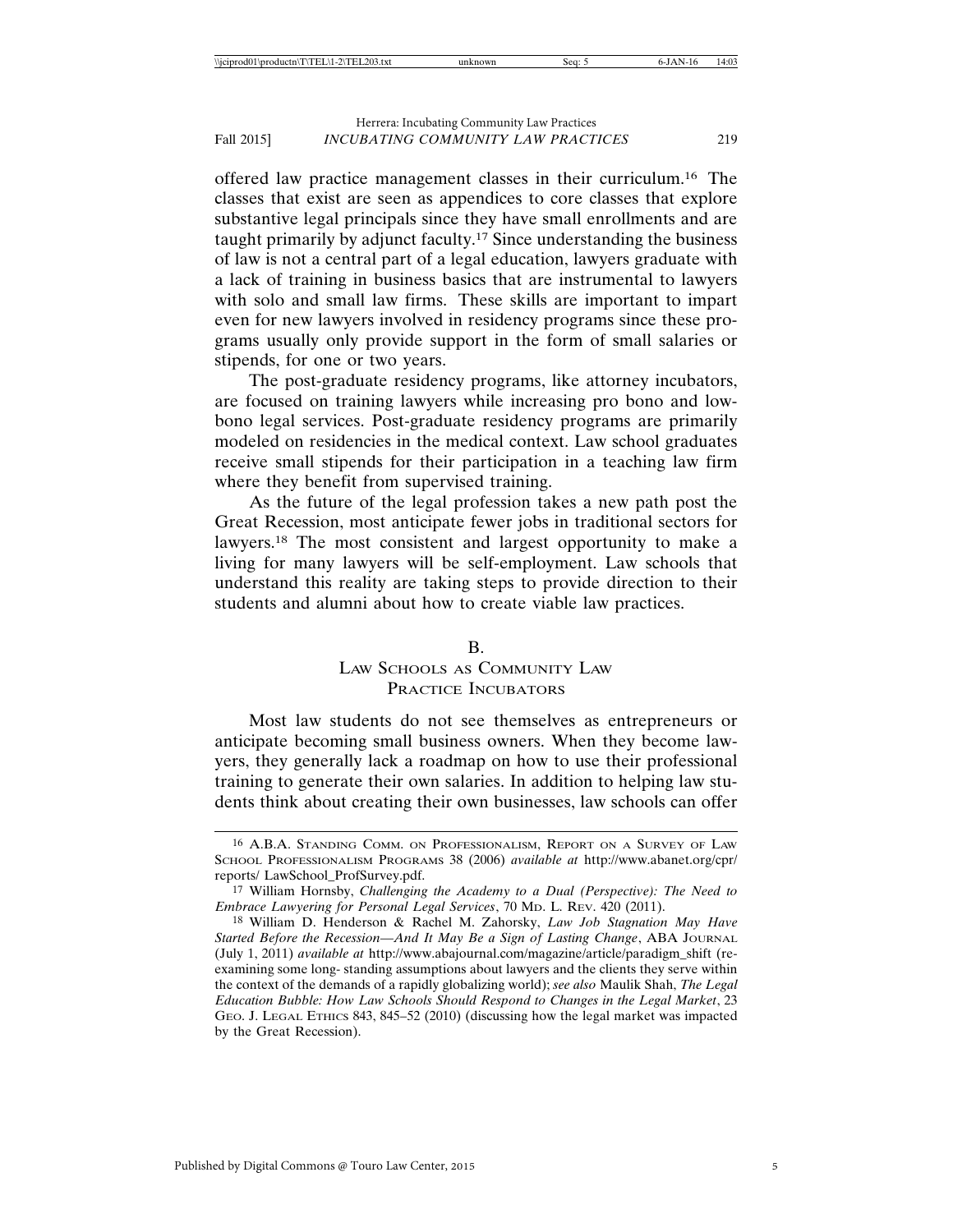post-graduate programs to support new lawyers who launch their law practices. For decades, law school alumni offices have offered continuing legal education programming and organized alumni networking events for their graduates. These programs help their alumni develop greater expertise and establish new contacts that help with business development.

The first effort to support solo and small firm lawyers providing low bono rates for Gap Clients was launched in 1997 as the Law School Consortium Project (LSCP).<sup>19</sup> The LSCP was formed by several law schools through a grant from the Open Society Institute to address the needs of Gap Clients and self-employed public-minded law graduates.20 The most enduring projects to result from the LSCP program were Civil Justice, Inc. at University of Maryland Francis King Carey School of Law (Maryland School of Law) and the Community Legal Resource Network at City University of New York (CUNY) School of Law.

Maryland School of Law faculty developed the concept of Civil Justice, Inc. – an independent nonprofit entity that operates a referral service that pairs a network of solo and small firm lawyers committed to increasing access to low- and moderate-income individuals.21 Civil Justice, Inc. has staff that facilitates mentoring and networking opportunities that include informal counseling by law school faculty and cocounseling arrangements with more experienced attorneys.22 It also offers its attorney members assistance in managing their law practices to help them comply with ethical obligations.23 Civil Justice, Inc. refers prospective clients to the solo and small firm bar who offer reduced rates. Maryland School of Law supports Civil Justice, Inc. by inte-

<sup>19</sup> For a history of the founding and more detailed description of the Law School Consortium Project, see Deborah Howard, *The Law School Consortium Project: Law Schools Supporting Graduates to Increase Access to Justice for Low and Moderate-Income Individuals and Communities*, 29 FORDHAM URB. L.J. 1245, 1245–47 (2002); *see also* Kristin Booth Glen, *To Carry It On: A Decade of Deaning After Haywood Burns*, 10 N.Y. CITY L. REV. 7, 19–23 (describing how the Open Society Institute was used at CUNY School of Law).

<sup>20</sup> *Id.* The LSCP schools included: City University of New York (CUNY) School of Law, University of Maryland Francis King Carey School of Law (Maryland School of Law), Northeastern University School of Law, and St. Mary's University School of Law.

<sup>21</sup> Professors Michael Milleman and E. Clinton Bamberger worked with five alumni to create the concept of Civil Justice, Inc., http://www.civiljusticenetwork.org/About/History mission.aspx.

<sup>22</sup> *Member Benefits*, CIVIL JUSTICE, INC., http://www.civiljusticenetwork.org/ForAttor neys/Memberbenefits.aspx.

<sup>23</sup> *Id. See also* Howard at 1249 (explaining that Civil Justice, Inc. offers its members "mentoring; networking and peer technical assistance; practice management assistance; substantive law training; access to a listserv; legal products and services at a reduced rate; a client referral service; marketing services and opportunities; and mediation training").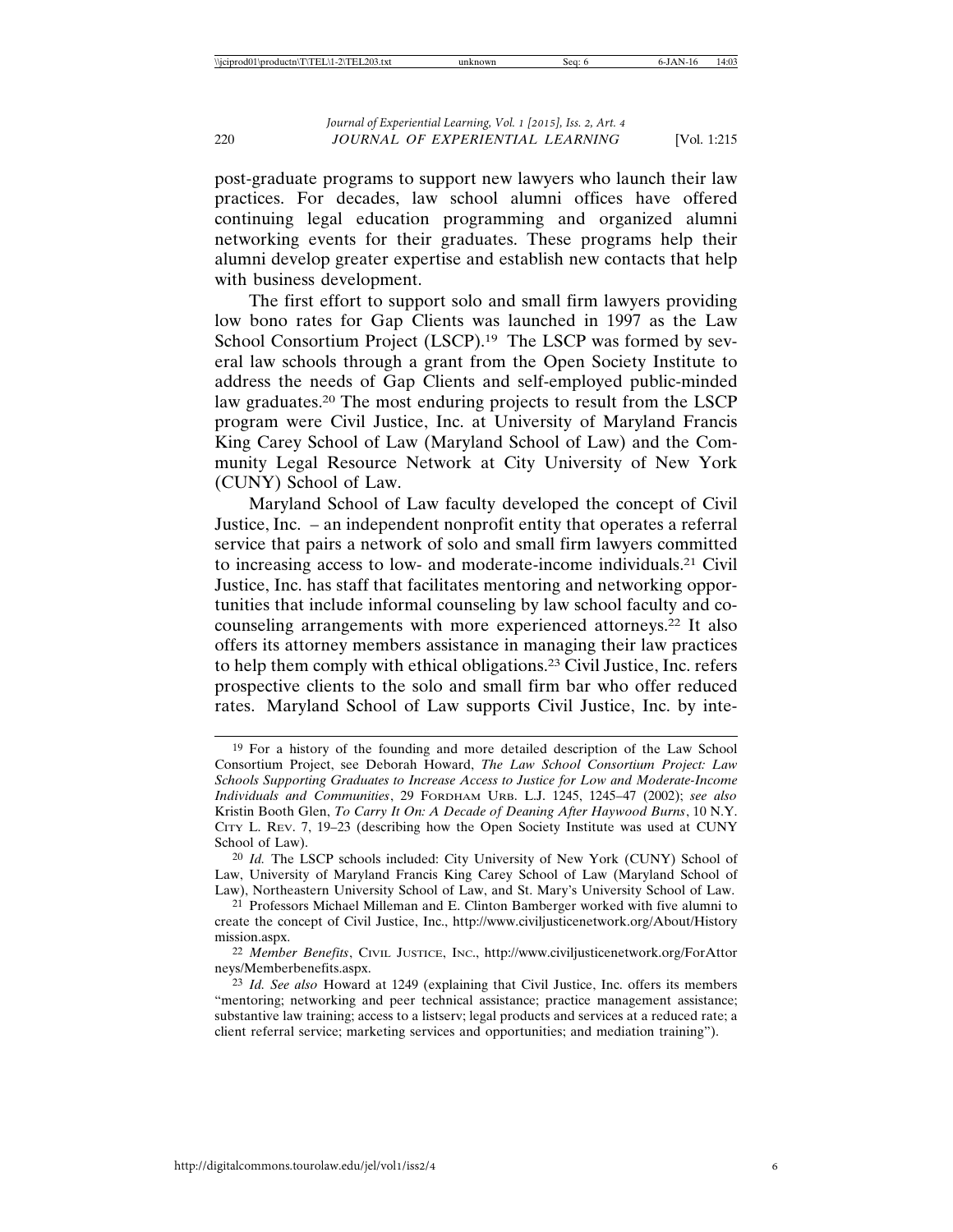grating into their curriculum instruction on the skills set needed to operate small law firms.24

CUNY School of Law also developed an active alumni support network and an incubator for self- employed graduates. The Community Legal Resource Network (CLRN), an attorney listserv that connects hundreds of attorneys who are otherwise isolated in solo and small firms is based at CUNY School of Law.25 The community allows alumni to support and mentor each other while CUNY staff facilitates continuing legal education, discounts on law office management software and products, and opportunities for low bono work.

The work of CLRN led CUNY to develop its Incubator for Justice – a post-graduate program that houses self-employed graduates as they start their law practices and encourages low bono fees. CUNY's Incubator, established in 2007, trained a segment of CLRN members in general law office management issues such as "billing, recordkeeping, technology, bookkeeping and taxes and at the same time, facilitating Incubator participants' involvement in larger justice initiatives and in subject-based training in immigration law, labor and employment and other topics that will arise continually as these attorneys build their practices."26

The CUNY Incubator accommodated up to twelve attorneys who are solo and small law firms over an eighteen-month period.27 The attorneys operated their law firms independently but CUNY supported these attorneys by facilitating the space at an affordable rate. CUNY alumni paid \$500 in monthly rent for office space in downtown Manhattan, which was shared with an adjunct faculty member and alumna, who served as a mentor for the program and taught law office management at CUNY.28 Participants in CUNY's Incubator for Justice received training to launch solo practices in underserved New York City communities.29 CLRN and the CUNY Incubator use their network to provide low-cost legal services to individuals in New York

<sup>24</sup> Michael Millemann, *The Symposium on the Profession and the Academy: Concluding Thoughts*, 70 MD. L. REV. 513, 524 (2011).

<sup>25</sup> *Id.* 

<sup>26</sup> *See Community Legal Resource Network* (CLRN), CUNY SCHOOL OF LAW, http:// www.law.cuny.edu/clinics/JusticeInitiatives/Community.html.

<sup>27</sup> Jonathan D. Glater, *Lawyers Learn How to Be Businesslike*, N.Y. TIMES, Jan. 9, 2008, at B6.

<sup>28</sup> Richard Zorza, *NewsMaker Interview—Fred Rooney on the CUNY Incubator*, RICHARD ZORZA'S ACCESS TO JUSTICE BLOG (Sept. 11, 2011), http://accesstojustice.net/ 2011/09/22/newsmaker-interview-fred-rooney-on-the-cuny-incubator/; *see also* Emily Sachar, *CUNY to Train Start-Up Lawyers in Business Basics to Enhance Justice*, CUNY LAW: A COMMUNITY OF JUSTICE 6(2007), *available at* http://www.law.cuny.edu/magazine/ archive/07-fall-cunylaw.pdf.

<sup>29</sup> *Id.*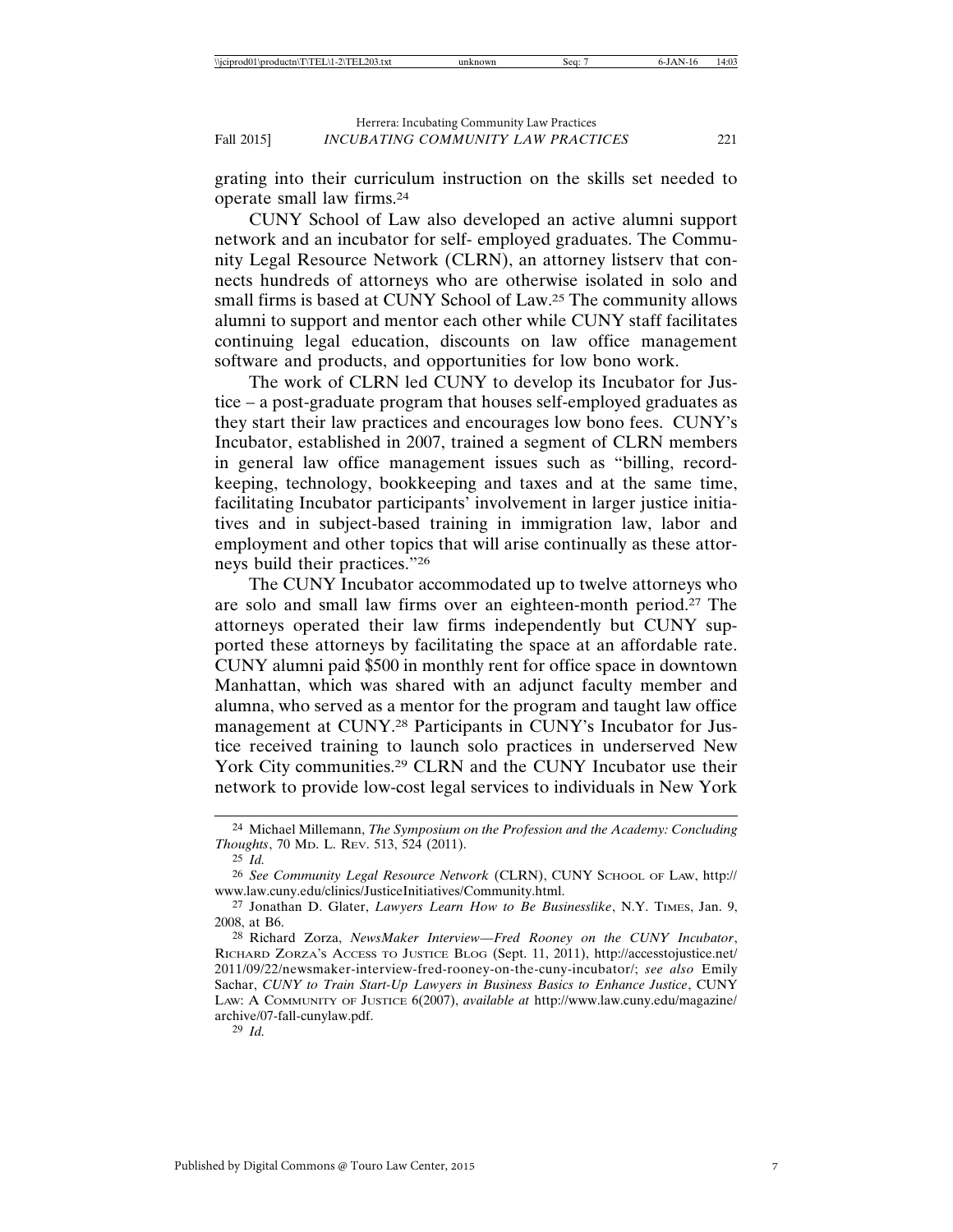that would not otherwise have access to lawyers. CUNY's Incubator for Justice is no longer operating, however, the program served as a model that was replicated nationally by law schools interested in supporting their graduates' entrepreneurial development and supporting a pipeline to offer more affordable legal services.30

Today, the American Bar Association's Standing Committee for the Delivery of Legal Services (ABA Delivery Committee) lists approximately 50 law schools that have some post-graduate program whose mutual goals are to train new lawyers and provide more affordable legal services.31 Some of these programs are incubators that have some semblance of the CUNY model, while others are developed as post-graduate residency programs where students are paid to work at a nonprofit entity or law firm for a modest salary, in exchange for training. The degree of entrepreneurial training offered in these programs and the incubators depend often on the philosophy of the institution and the program director.32

The attorney incubator models are borrowed from the business community's practice of providing support services for new businesses to increase the likelihood of success.33 The information compiled by the ABA Delivery Committee reveals that these incubators offer lawyers the following start-up support:

- In-house Mentoring
- Organized Networking Opportunities
- Law Practice Management Training
- Client Development Skills & Tools
- Office Space
- Opportunities to Engage in Pro Bono & Low Bono

31 *See* AM. BAR ASS'N, *Incubator/Residency Programs Directory*, www.americanbar .org/groups/delivery\_legal\_services/initiatves\_awards/program\_main.html. *See also* Ed Finkel, *Incubator-Style Programs Growing Among Law Schools,* 42 STUDENT LAWYER No. 2, pp. 28-31 (discussing various post-graduate training programs including one at Rutgers University School of Law).

32 Katie Dilks, *Law School Incubator Programs: Models and Best Practices*, NALP BULLETIN, October 2013.

33 For more information about business incubators, see the National Business Incubator Association *at* http://www.nbia.org.

<sup>30</sup> In its place, CUNY is launching CUNY Law Works – a program that offers graduates shared space to operate law offices. (Telephone interview with Liz, Director of the Community Legal Resource Network at CUNY, November 16, 2015.) For an account about replicating the CUNY for Justice model, see Fred Rooney & Justin Steele, *Exporting the Legal Incubator: A Conversation with Fred Rooney,* 9 U. MASS L. REV. 108 (2014) (documenting conversation with CUNY's former Incubator for Justice director, Fred Rooney, regarding his experience helping other law schools establish legal incubator programs).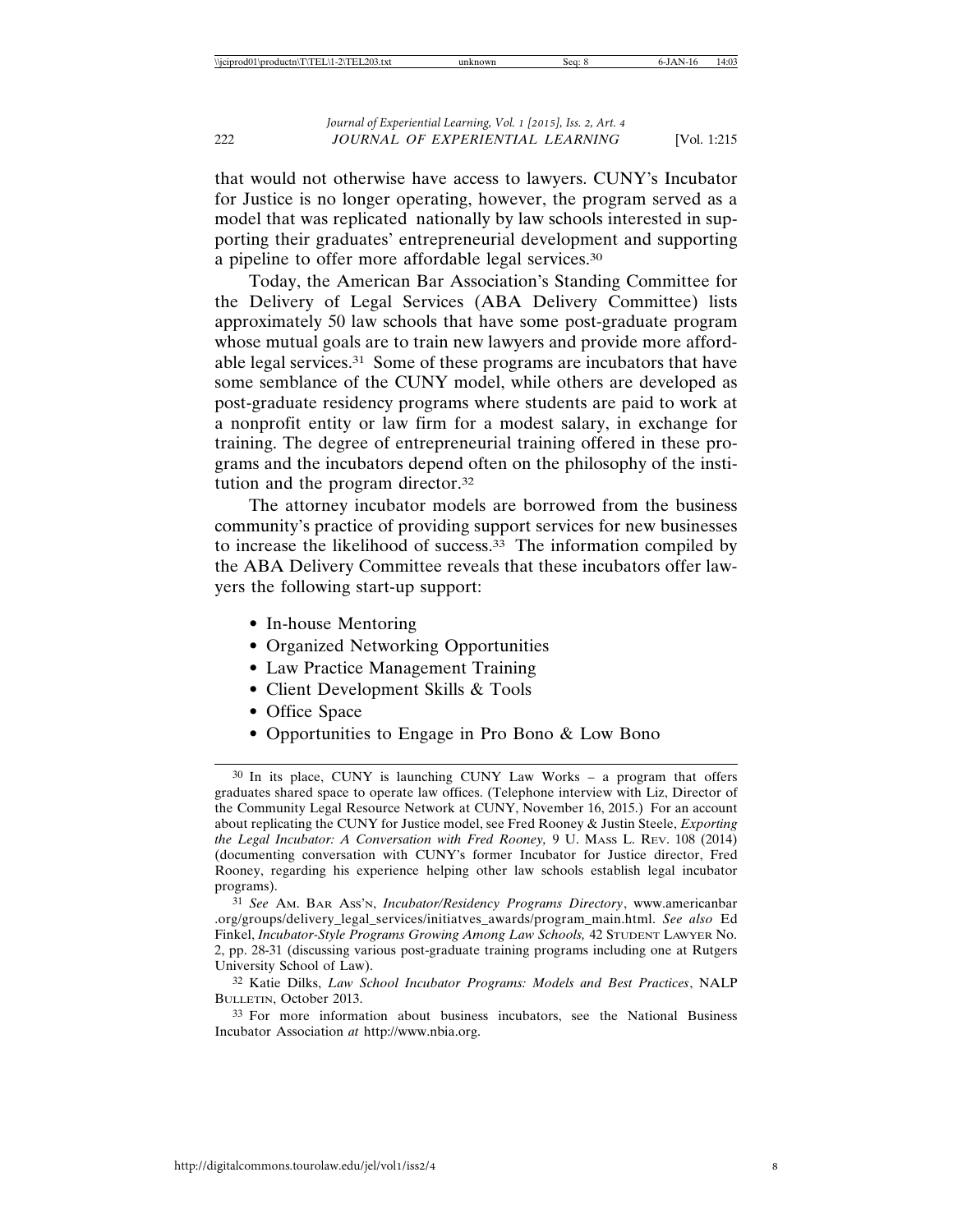The programs vary in terms of how much or if they charge lawyers for office space costs but generally the law schools foot the bill for an inhouse director who helps organize the training and mentoring of the lawyers in the program. This director facilitates the development of the law practice skills and connects new lawyers with experienced lawyers who can help them develop greater expertise in substantive areas of law. The program director is not co-counsel on cases nor is there any fee-sharing arrangement. However, in some of these programs the director is charged with helping the program participants find opportunities for low bono work.

Incubator programs require that their participants offer free and reduced fee legal services to underserved populations. Most of these programs have a dual mission to (1) support attorneys; and (2) to make an impact for those who are not eligible for free or cannot access affordable legal services. These programs make setting up a law office less daunting for lawyers without much experience in running their own businesses. At the same time, they help address the growing need for affordable legal services. A lawyer who is building a client base understands that a handful of clients at \$100 an hour is better than no clients at \$300. Getting paid a contract hourly wage of \$25-\$50 is helpful for new lawyers to get experience but many soon realize they can keep more money in their pockets by taking on their own clients at \$75-\$150 an hour. Ultimately, lawyers who establish low bono law practices are only able to respond to a community need if the can develop sustainable law practices.

There are also law schools that are either making a significant commitment to subsidize or to collaborate with other institutional funders to support post-graduate residency programs. Residency programs hire experienced attorneys to supervise, not just facilitate, the work of participants and most focus more on substantive training than client development. The participant stipends are low and they vary by school but the amounts are similar as those paid by law schools to fund other post-graduate fellowships. Law schools that are experimenting with post-graduate residency models include those at Arizona State University, CUNY, Georgetown, Pace and Rutgers. In developing these programs, organizers have had to consider how to organize their residencies to comply with local unauthorized practice of law issues and federal Internal Revenue Service regulations and rulings that can hamper the tax-exempt status of the nonprofit host. In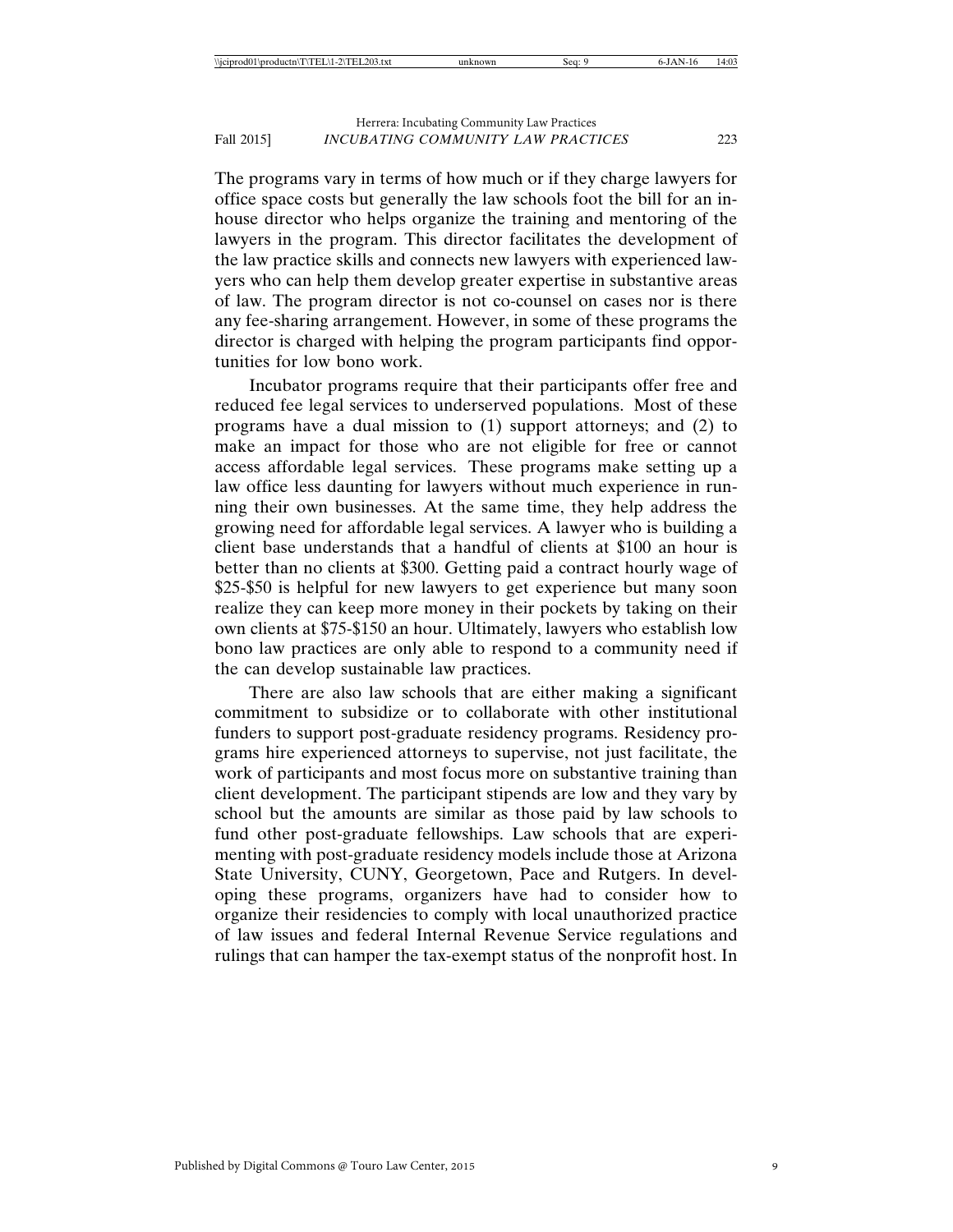some jurisdictions and for some institutions, these issues are proving to be obstacles in creating these new legal service delivery models.34

#### $\mathcal{C}$

## **BEST PRACTICES**

Law school post-graduate programs are still relatively new and we have little data on their effectiveness. The specific structure of the program will vary based on its resources and the specific characteristics of the community and the law school where it resides. The following discussion addresses some of the best practices in establishing post-graduate programs in U.S. law schools.

#### *Alumni Network*

Attorney incubator programs work best for law schools that produce large numbers of solo and small firm lawyers. The characteristics of the alumni base may include individuals who sought a career in public services but started their own law practice due to the limited number of jobs in the public nonprofit and government sectors. Law schools that first develop alumni networks of solo and small firm lawyers can build a strong community of mentors to train and channel business to attorneys who start their own law practices. These alumni networks benefit incubator participants and also alumni who seek the additional support and camaraderie. Incubator programs are a good fit for law schools whose graduates do not work in practice settings that provide strong mentoring, continuing legal education, and support in ethical law practice management.

#### *Director*

The person hired to direct the incubator will be key to the program's success. An attorney incubator program requires the resources of at least a 50% full time lawyer. The director of the program should be licensed in the same jurisdiction as the incubator program and have strong ties to and a good reputation with the local bar. The main role of the director is to introduce the lawyer participants to the legal community. By selecting an individual who already has strong credibility in the local community of lawyers, the program's participants get immediate credibility based on the reputation of the director. Another important consideration for a director is to find someone who is comfortable with new technology and how it has changed law practice. A

<sup>34</sup> *See generally* Adam Chodorow and Philip T. Hackney, *Post-Graduate Legal Training: The Case for Tax-Exempt Programs*, 65 Journal of Legal Education (forthcoming February 2016), *available at* http://ssrn.com/abstract=2687549.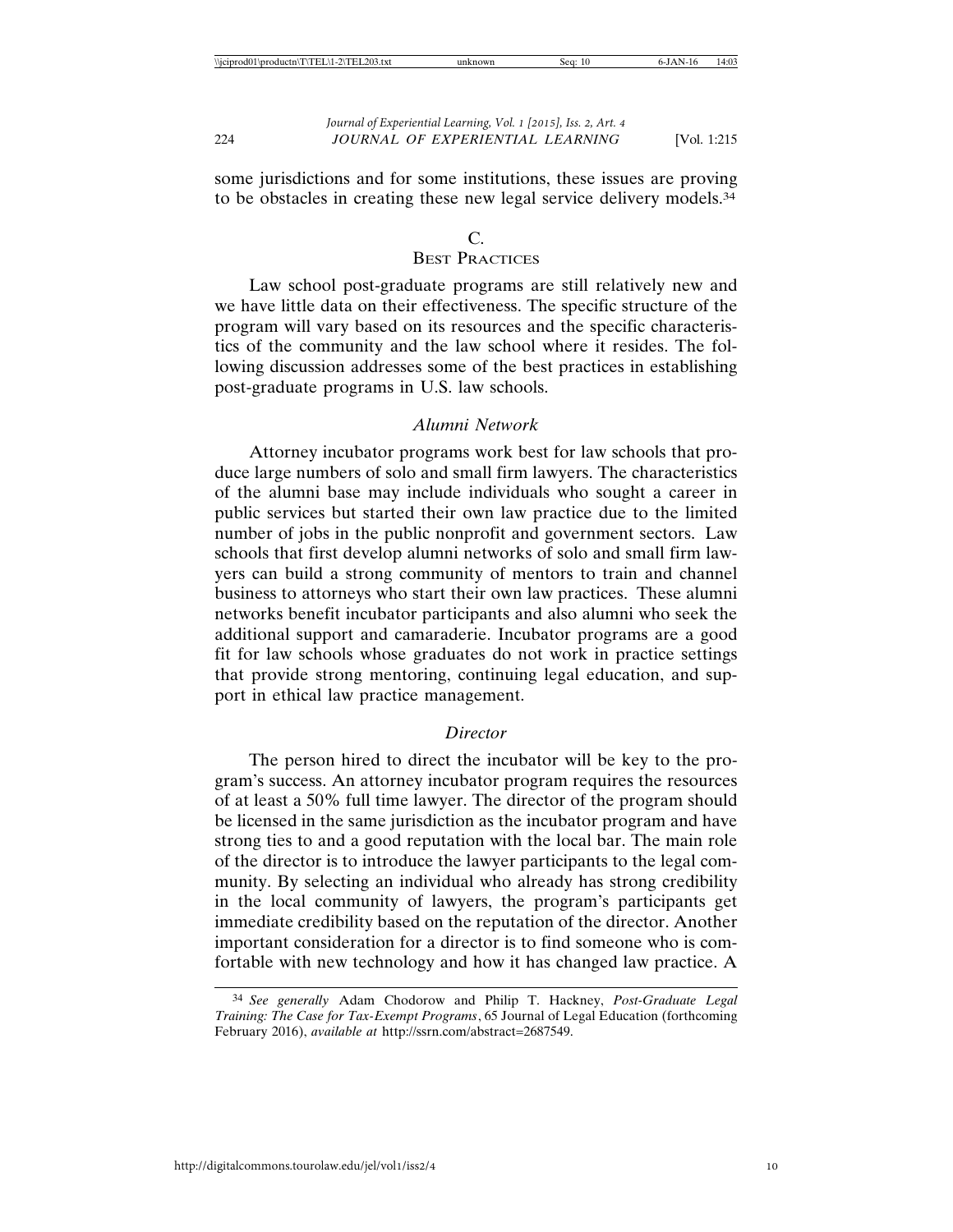good director will not know everything but he or she will know how to gather the necessary people and programs to properly mentor new lawyers.

## *Faculty Support*

Successful post-graduate incubator programs require support and interest from its alumni, staff and faculty. Obtaining faculty support is critical and can be achieved through a variety of ways. In some schools, post-graduate programs are fully advanced by clinical faculty. At other schools, faculty members are part of the committee that monitors these programs. At a minimum, faculty can be engaged by teaching in or supporting law school curriculum that facilities law student transitions into these post-graduate programs. Whatever the role, some degree of faculty involvement in these programs signal a permanent institutional commitment to them.

## *Financing*

One of the most important questions law schools ask about starting post-graduate programs is how to finance the program and the attorney. A law school must commit to devoting resources to these programs but the amount varies depending on the type of program.

The attorney incubator programs are the least resource intensive post-graduate programs for law schools to build. A small attorney incubator program can function with a part-time director. The underlying concept of incubators is to support, not fully subsidize, the development of a business. A lawyer starting a law practice should be prepared to pay for rent, malpractice insurance and other law firm necessities. Incubator programs should focus on developing relationships and finding funding opportunities for lawyers to secure reduced fee payment as a way to subsidize the cost of starting law offices.

Residency programs usually cost more to launch than incubator programs because in addition to the experienced lawyer director, they also provide stipends for new lawyers. Some of these models are just being implemented and it is not yet clear that they can sustain themselves without considerable subsidy by either the attorneys in the program or the continuing subsidy by a law school, a foundation or a law firm. Residency programs often require greater collaboration and funding but most are structured as nonprofit law firms who employ the new lawyers. That nonprofit employer relationship allows participants to qualify for student loan forgiveness while they are in the pro-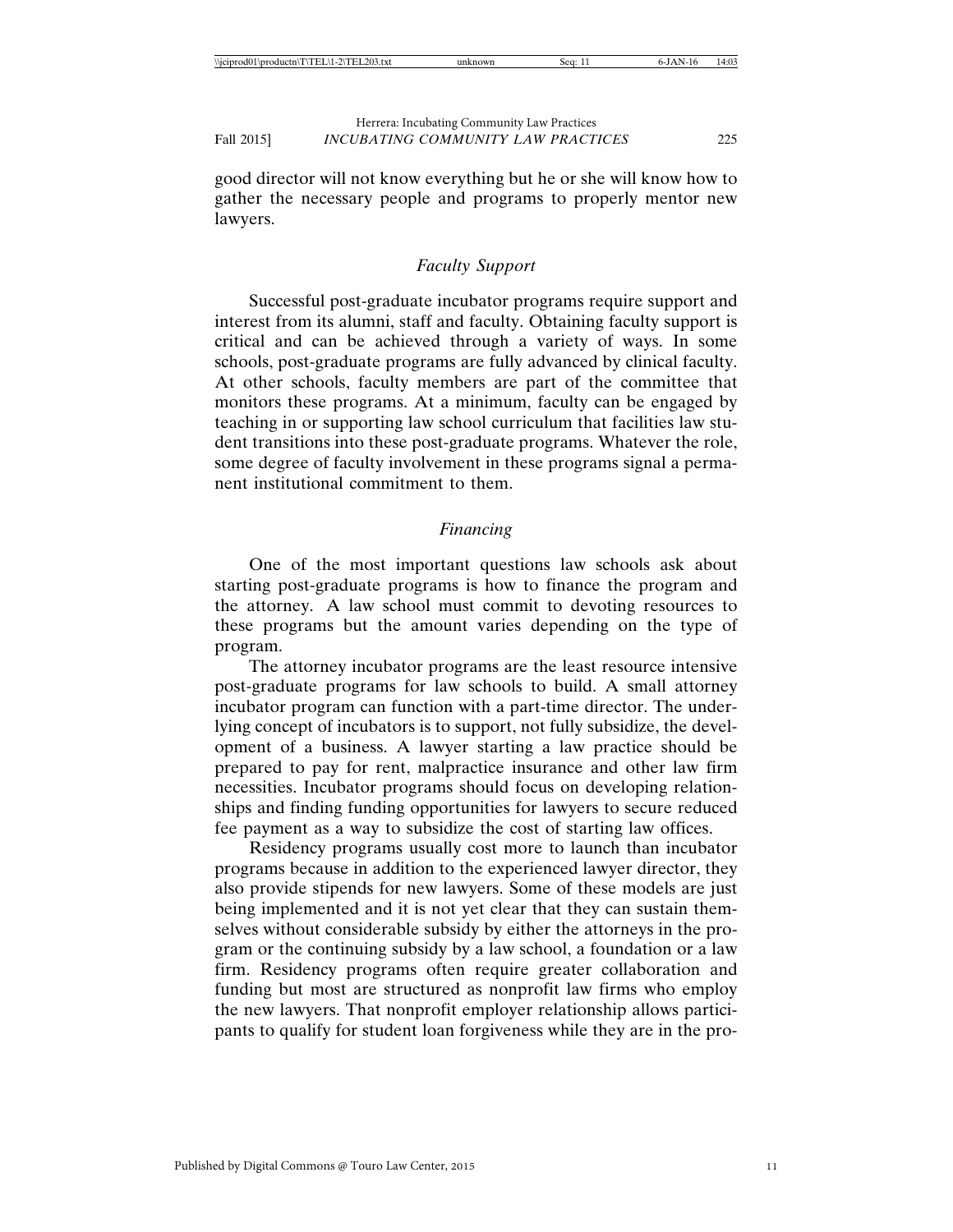gram.35 Participants in incubator programs primarily qualify for income contingent plans.36 As a result, there is a great deal of interest in creating more nonprofit residencies that incubate new attorneys. Despite their higher cost and the regulatory hurdles in establishing these post-graduate residencies, the hope is that once established they have the capacity to do well enough to be self-sustaining with smaller subsidies than required to launch them.

## *Innovation*

Today's law graduates are entering the profession at a time when technology is drastically changing all aspects of our society, including the business of law. In the last decade, thousands of legal jobs, primarily involving document preparation and legal research, have been sent abroad. The long-term impact of outsourcing is yet to be determined, but what is clear is that the delivery of legal services has drastically changed. These new post-graduate programs can be the legal profession's playground for innovation. Post-graduate programs should incorporate instruction on how attorneys can leverage technology to provide more affordable access to legal services consumers. These programs should also help participants understand the role of unbundled legal services and the use of paraprofessionals in creating new models of legal service delivery or building on existing ones. These post-graduate programs can help the legal profession articulate the new role of lawyers in a new era.

## *Law Student Counseling*

Starting solo and small firm law practices should be an integral part of career track conversation for law students. Regardless of whether students end up working in such practice settings, it is important for them to begin to think of themselves as managers and rainmakers of their law practices. Lawyers who know how to develop business are prized in law firms of any size. Individuals who show leadership will also have greater opportunities to advance to management positions within governmental and public interest organizations. Talking about the opportunities and challenges of running a law practice offers students greater transparency and exposes them to the additional skills they will need. Law schools should consider better integrating law practice management discussions into their profes-

<sup>35</sup> For a discussion of the Public Service Loan Forgiveness Program and income contingent loan repayment programs see U.S. Dep't of Educ., Federal Student Aid *at* https://studentaid.ed.gov/sa/repay-loans/forgiveness-cancellation/public-service. 36 *Id.*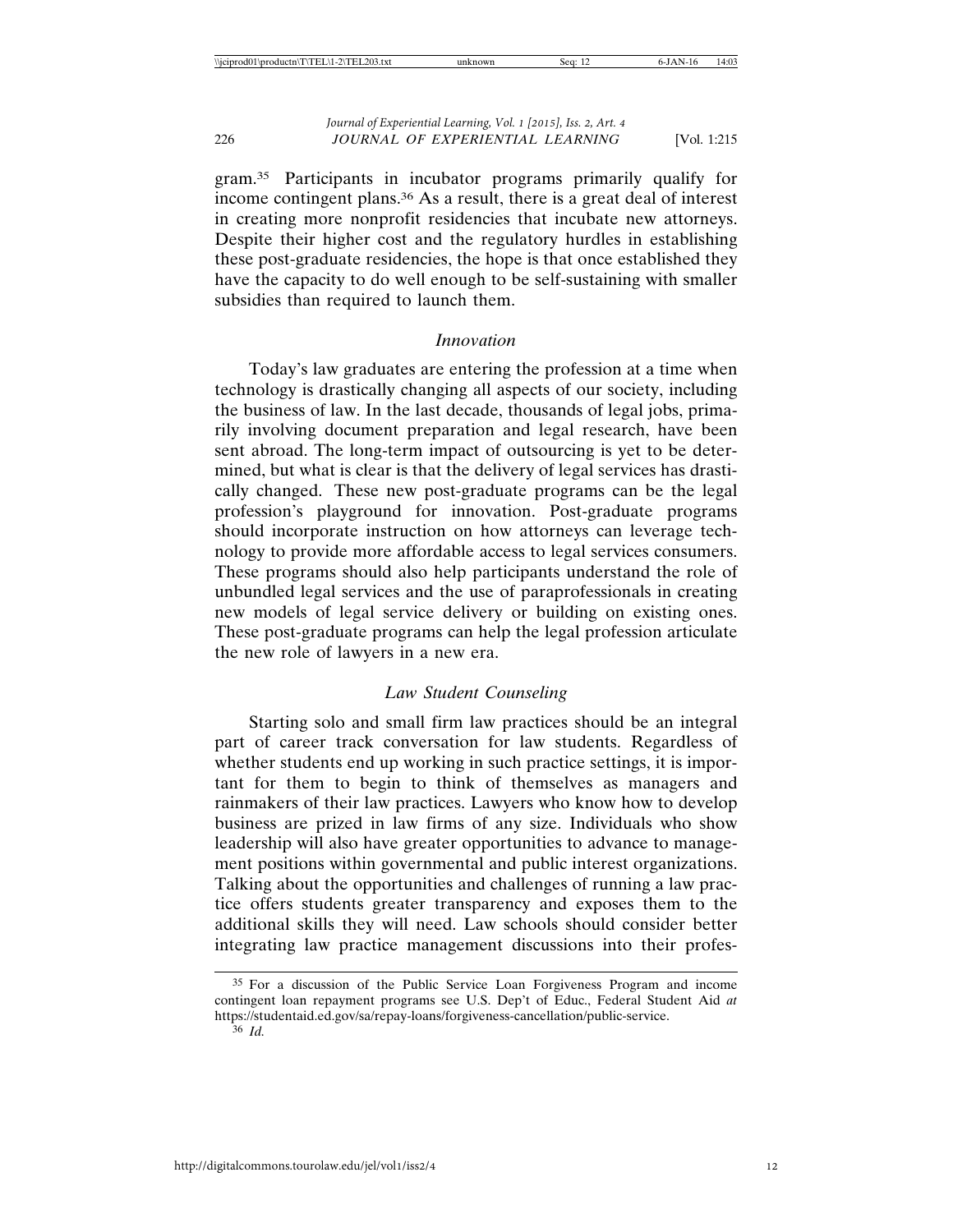sional responsibility classes. Also, greater exposure to the role of technology in the delivery of legal services and the impact that such technology has on the profession are important considerations for law students thinking about starting their own law businesses.

## *Public Service Component*

Law school based incubators offer an opportunity to instill a public service commitment in lawyers. The American Bar Association and many states agree that lawyers have "a professional responsibility to provide legal services to those unable to pay."37 These bodies encourage lawyers to donate at least 50 hours per year to help individuals of limited means or organizations "that are designed primarily to address the needs of persons of limited means."38 In addition, the ABA and states such as California, encourage the provision of reduced fees to individuals and groups with limited economic resources. Despite the strong position, public service is not required of most of its lawyers.39 Law school incubator programs can help train lawyers by developing relationships with public interest organizations that can train lawyers in exchange for pro bono services. These programs can work with courts, affordable housing developers, government entities and elected officials to coordinate limited scope legal services for a reduced fee to their constituencies. The most important public service agreements law schools can forge with community partners on behalf of its graduates are ones that offer lawyers an opportunity to learn and grow professionally. Lawyers in incubator programs must learn to balance their professional call to engage in public service and their need to charge fees that facilitate their own sustainability.

## *Space*

There are various views about the best location for these postgraduate programs. Generally, these programs are located in bar associations, with legal aid organizations or in law office suites where some subsidy is available for the program and its participants. Some

<sup>37</sup> *ABA Model Rule 6.1*, *available at* http://www.americanbar.org/groups/profession al\_responsibility/publications/model\_rules\_of\_professional\_conduct/rule\_6\_1\_voluntary\_ pro\_bono\_publico\_service.html,

<sup>38</sup> *Id.*

<sup>39</sup> The exceptions are New York and California who recently instituted new pro bono and reduced fee services requirements for lawyers seeking admission to their respective state bar associations. *See* New York State Unified Court System at http:// www.nycourts.gov/attorneys/probono/baradmissionreqs.shtml; *see also* the CALIFORNIA STATE BAR TASK FORCE ON ADMISSIONS REGULATION at http://www.calbar.ca.gov/ AboutUs/BoardofTrustees/TaskForceonAdmissionsRegulationReform.aspx.